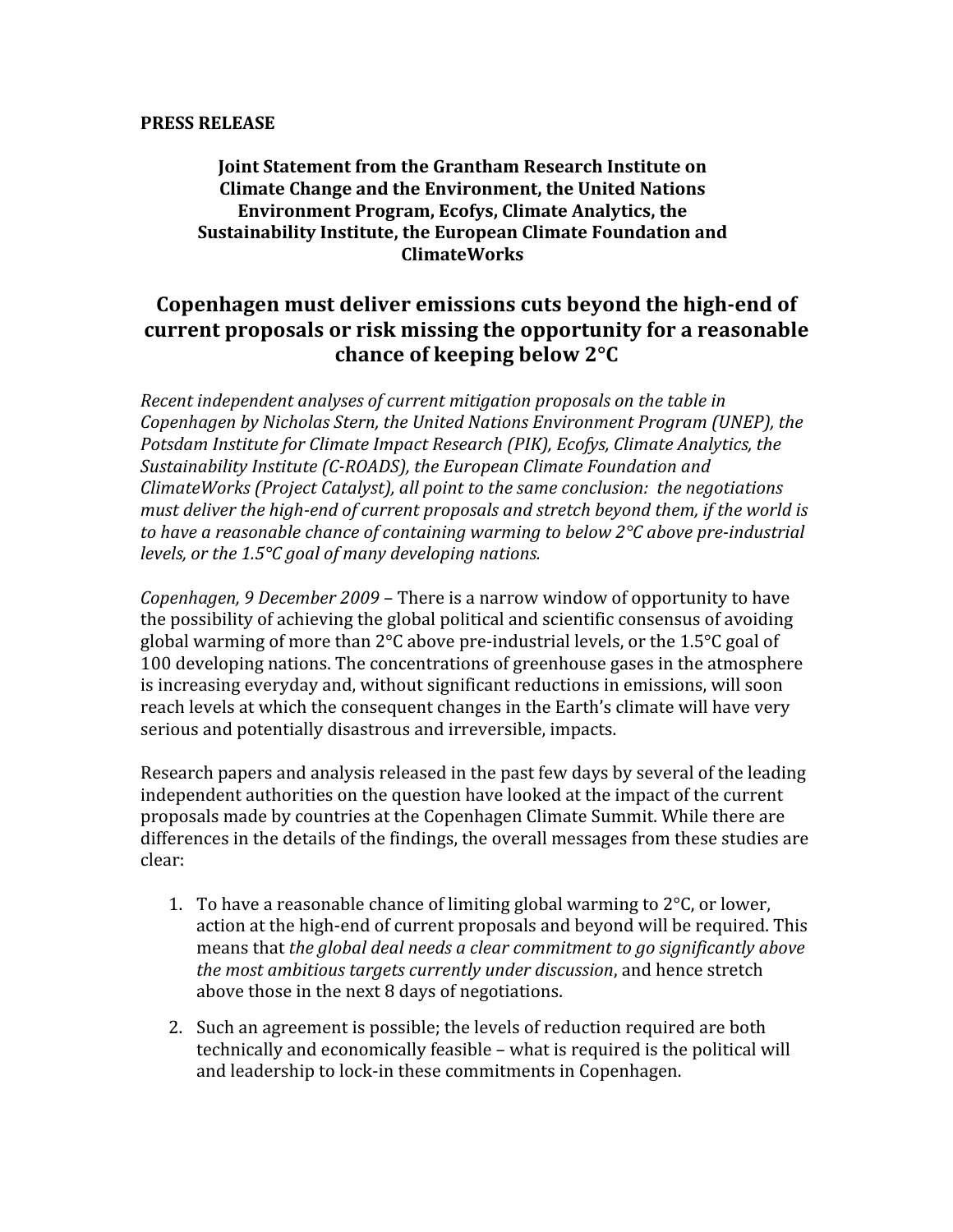- 3. Achieving the high-end of the proposed reduction range and beyond, will also require
strong
financial
and
technology
support
for
developing
countries.
- 4. If
achieved,
such
an
agreement
would
be
an
historic
step
forward
and
keep hope alive that the world can contain long-term global warming to below 2°C or 1.5 °C. If anything less than the high-end of current proposals plus significant
additional
reductions
is
achieved,
then
climate
risks
will
be
higher and
it
may
not
be
possible
to
catch‐up
later
–
we
may
miss
the
window
of opportunity.
- 5. Copenhagen
is
only
the
beginning
of
a
journey
–
even
if
the
high‐end
of current
proposals
plus
additional
reductions
are
locked‐in,
more
work
will be required. Each of the studies show that a gap in mitigation may remain after Copenhagen against 2020 requirements. It is thus essential that a Copenhagen agreement also include a "review and strengthen" clause where countries
review
progress
against
the
latest
scientific
evidence
and
continue to
adjust
their
commitments
accordingly;
the
first
such
review
should
end
no later than 2015 and draw upon the next assessment of the Intergovernmental
Panel
on
Climate
Change,
due
for
conclusion
in
2014.

"A deal that puts us on the path to having a good chance of avoiding warming of  $2^{\circ}$ C, is possible – but the proposals on the table are not quite there. We need to capture the high-end of those proposals and more in Copenhagen, and then continue to ratchet-up commitments over time. We have an historic opportunity in Copenhagen to
increase
climate
security
and
economic
security
for
the
world
for
generations
to come."

This statement is supported by and may be attributed to:

- Nicholas Stern, Chair of the Grantham Research Institute on Climate Change and
the
Environment
- Achim
Steiner,
Executive
Director
of
the
United
Nations
Environment Programme
(UNEP)
- Bill
Hare,
Director,
Climate
Analytics
- Niklas
Höhne,
Director
Energy
and
Climate
Policy,
Ecofys
- Bas de Leeuw, Executive Director, Sustainability Institute, C-ROADS
- Andreas Merkl, Director of Global Initiatives at ClimateWorks and Project Catalyst
leader
- Jules Kortenhorst, CEO of the European Climate Foundation and Project Catalyst
core
team
member

Stern
/
UNEP
Report:

http://www.unep.org/pdf/climatechange/ActionAndAmbitionForGlobalDealInCopenhagen.pdf

PIK
/
Climate
Analytics
/
Ecofys
Report:
http://www.climateactiontracker.org/ The Ecofys/Climate Analytics/PIK analysis is based on the Climate Action Tracker using country studies (Ecofys), quantitative assessment (Climate Analytics) and the PIK-PRIMAP model and data (http://www.primap.org/)